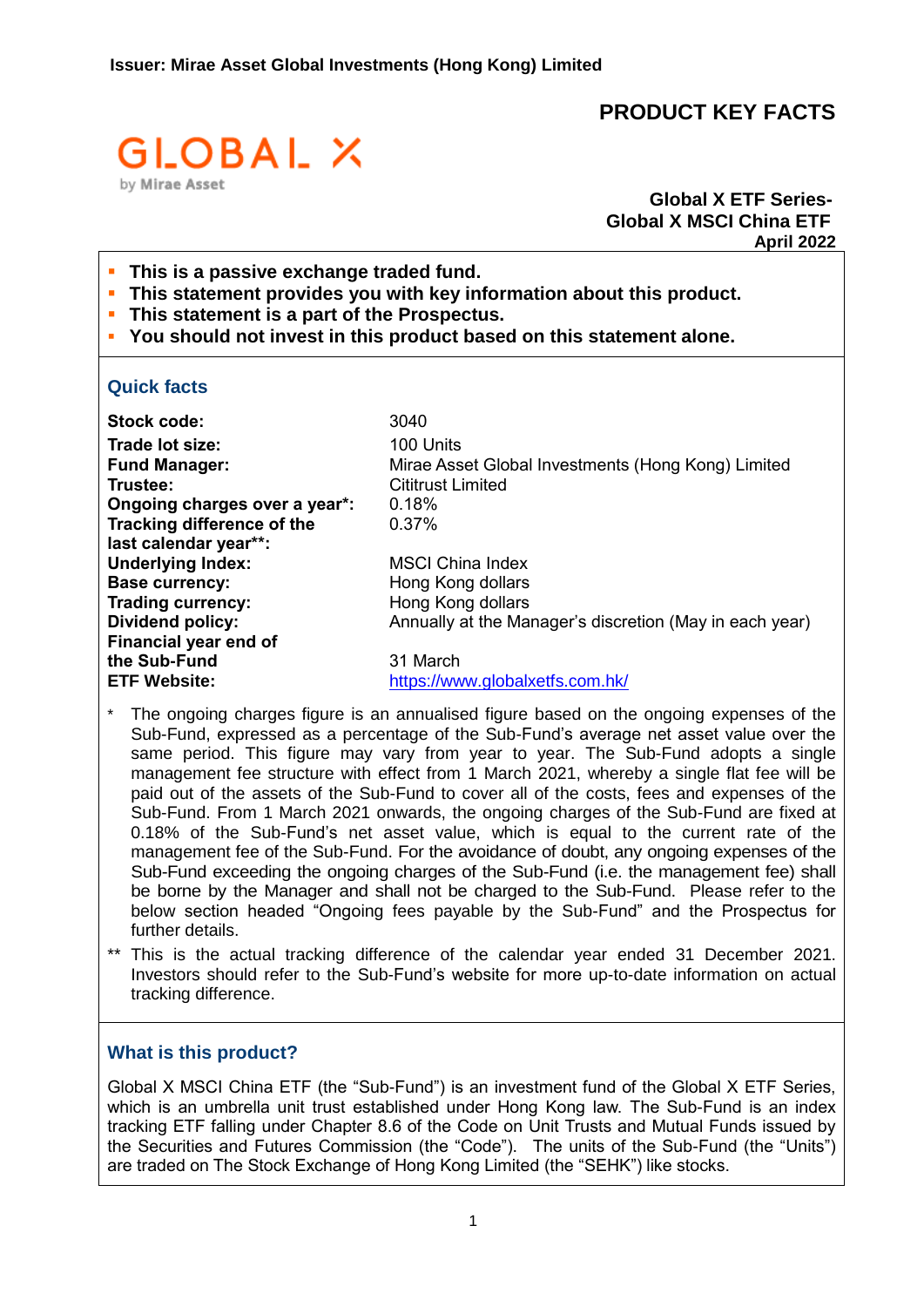# **Objective and investment strategy**

# **Objective**

The Sub-Fund seeks to provide investment results that, before deduction of fees and expenses, closely correspond to the performance of the MSCI China Index (the "Underlying Index").

# **Strategy**

The Manager intends to adopt a full replication strategy through investing all, or substantially all, of the assets of the Sub-Fund directly in substantially all securities constituting the Underlying Index in substantially the same weightings as these securities have in the Underlying Index to achieve the investment objective of the Sub-Fund ("Replication Strategy").

Where the adoption of a Replication Strategy is not efficient or practicable or is otherwise at the Manager's absolute discretion, the Manager may pursue a Representative Sampling Strategy and hold a representative sample of the constituent securities of the Underlying Index selected by the Manager using quantitative analytical models to derive a portfolio sample. Investors should note that the Manager may switch between the Replication Strategy and the Representation Sampling Strategy without prior notice to investors, in its absolute discretion.

In relation to the Sub-Fund's investments in A-Shares, the Manager will invest via the Shanghai-Hong Kong Stock Connect and Shenzhen-Hong Kong Stock Connect (collectively, the "Stock Connect").

The Manager has no intention to invest in financial derivatives instruments (or to adopt a synthetic replication strategy) nor to engage in sale and repurchase transactions, reverse repurchase transactions or other similar over-the-counter transactions in respect of the Sub-Fund. Should there be a change in such intention, the Manager will seek prior approval of the SFC if required and not less than one month's prior notice (or such other notice period as agreed with the SFC) will be given to unitholders.

The Manager may, on behalf of the Sub-Fund, enter into securities lending transactions with a maximum level of up to 25% and expected level of approximately 20% of its net asset value and is able to recall the securities lent out at any time.

As part of the securities lending transactions, the Sub-Fund must receive cash and/or non-cash collateral of at least 100% of the value of the securities lent (interests, dividends and other eventual rights included) valued on a daily basis. The collateral will be subject to safekeeping by the Trustee or an agent appointed by the Trustee. Non-cash collateral received may not be sold, re-invested or pledged. Any re-investment of cash collateral received shall be subject to the requirements as set out in the Code. To the extent the Sub-Fund undertakes securities lending transactions, all revenues (net of direct and indirect expenses as reasonable and normal compensation for the services rendered by the Manager, a securities lending agent and/or other service providers in the context of such transactions to the extent permitted by applicable legal and regulatory requirements) shall be returned to the Sub-Fund.

# **Index**

The MSCI China Index comprises 742 constituents and its equity universe comprise H-shares, Red chips and P chips listed on The Stock Exchange of Hong Kong Limited, A-Shares (with effect from 1 June 2018) and B-shares listed on the Shanghai Stock Exchange and Shenzhen Stock Exchange and foreign listed companies (such as companies listed in NASDAQ, New York Stock Exchange and Singapore Stock Exchange).The MSCI China Index provides liquid exposure to publicly-listed companies that are in the sectors of financials, energy, telecommunication services, information technology, industrials, consumer staples, consumer discretionary, materials, utilities and health care throughout China. The Underlying Index is compiled and published by MSCI Inc. (the "Index Provider") and was launched on 31 December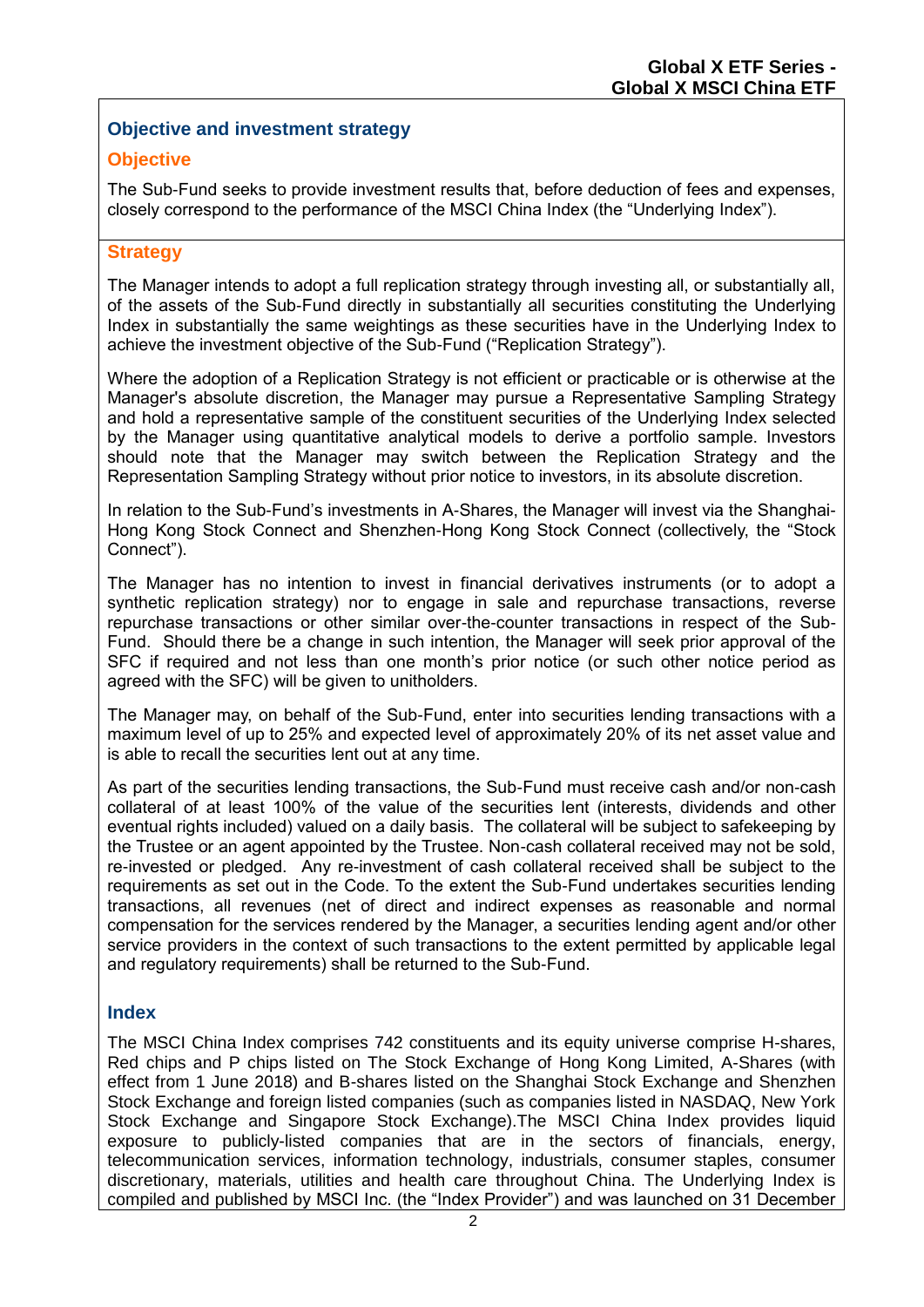1992. The Underlying Index is a total net return index. The Manager (and each of its connected persons) is independent of the Index Provider.

As at 31 March 2022, the Underlying Index had a total market capitalisation of US\$10.22 trillion and 742 constituents.

# **Index Constituents**

The constituents of the Index, their respective weightings and additional information of the Index are published at [www.msci.com/constituents](http://www.msci.com/constituents) (this has not been reviewed or approved by the SFC).

Below is the chart showing the weightings in the Underlying Index by country as at 31 March 2022:

# **Country Allocation of the Underlying Index**



Details of the index methodology of the Underlying Index can be found on http://www.msci.com.

# **Use of derivatives / investment in derivatives**

The Sub-Fund will not use derivatives for any purpose.

# **What are the key risks?**

# **Investment involves risks. Please refer to the Prospectus for details including the risk factors.**

# **1. General investment risk**

• The Sub-Fund's investment portfolio may fall in value due to any of the key risk factors below and therefore your investment in the fund may suffer losses. There is no guarantee of the repayment of principal.

#### **2. Equity market risk**

• The Sub-Fund's investment in equity securities is subject to general market risks, whose value may fluctuate due to various factors, such as changes in investment sentiment,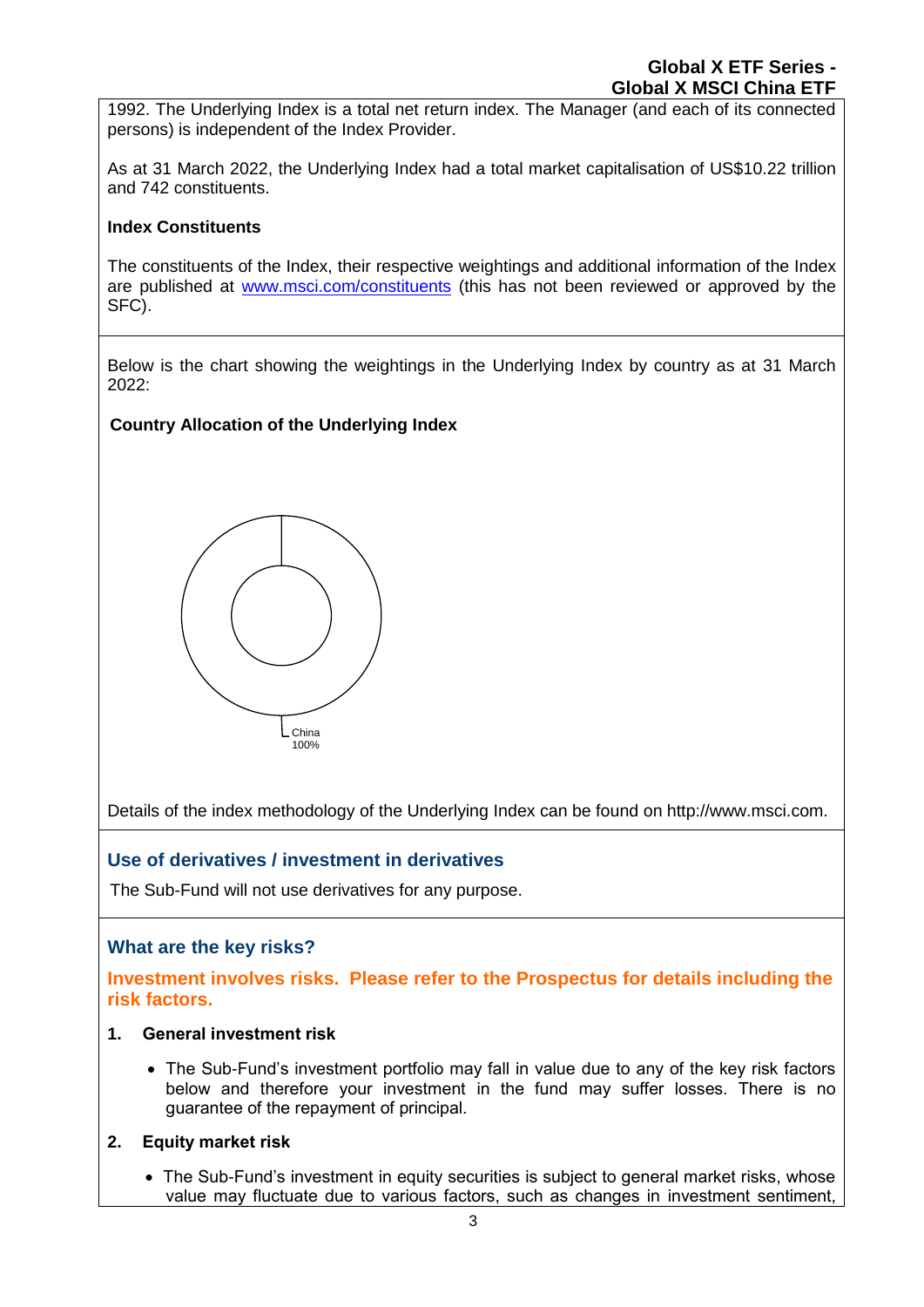political and economic conditions and issuer-specific factors.

#### **3. Risk associated with high volatility of the market in the PRC**

• High market volatility and potential settlement difficulties in the PRC markets may also result in significant fluctuations in the prices of the securities traded on such markets and thereby may adversely affect the value of the Sub-Fund.

#### **4. Emerging market risk**

• China is an emerging market. The Sub-Fund invests in PRC companies which may involve increased risks and special considerations not typically associated with investment in more developed markets, such as liquidity risks, currency risks/control, political and economic uncertainties, legal and taxation risks, settlement risks, custody risk and the likelihood of a high degree of volatility.

#### **5. PRC market concentration risk**

- The Sub-Fund is subject to concentration risk as a result of tracking the performance of a single geographical region i.e. the PRC. The value of the Sub-Fund may be more volatile than that of a fund having a more diverse portfolio of investments.
- The value of the Sub-Fund may be more susceptible to adverse economic, political, policy, foreign exchange, liquidity, tax, legal or regulatory event affecting the PRC market.

#### **6. Securities lending transactions risk**

- The borrower may fail to return the securities in a timely manner or at all. The Sub-Fund may as a result suffer from a loss or delay when recovering the securities lent out. This may restrict the Sub-Fund's ability in meeting delivery or payment obligations from redemption requests.
- As part of the securities lending transactions, the Sub-Fund must receive cash collateral of at least 100% of the valuation of the securities lent valued on a daily basis. However, there is a risk of shortfall of collateral value due to inaccurate pricing of the securities lent or change of value of securities lent. This may cause significant losses to the Sub-Fund.
- By undertaking securities lending transactions, the Sub-Fund is exposed to operational risks such as delay or failure of settlement. Such delays and failure may restrict the Sub-Fund's ability in meeting delivery or payment obligations from redemption requests.

#### **7. Stock Connect risks**

• The rules and regulations relevant to Stock Connect are subject to change which may have potential retrospective effect. Stock Connect is subject to quota limitations. Where a suspension in the trading through the programme is effected, the Sub-Fund's ability to invest in A-Shares or access the PRC market through the programme will be adversely affected. In such event, the Sub-Fund's ability to achieve its investment objective could be negatively affected.

#### **8. RMB currency risk**

• The Sub-Fund may invest in RMB denominated investments. RMB is currently not freely convertible and is subject to exchange controls and restrictions. Investors are therefore exposed to foreign exchange risk and there is no guarantee that the value of RMB will not depreciate against the investors' base currencies (e.g. Hong Kong dollars). Any depreciation of RMB could adversely affect the value of investor's investment in the Sub-Fund.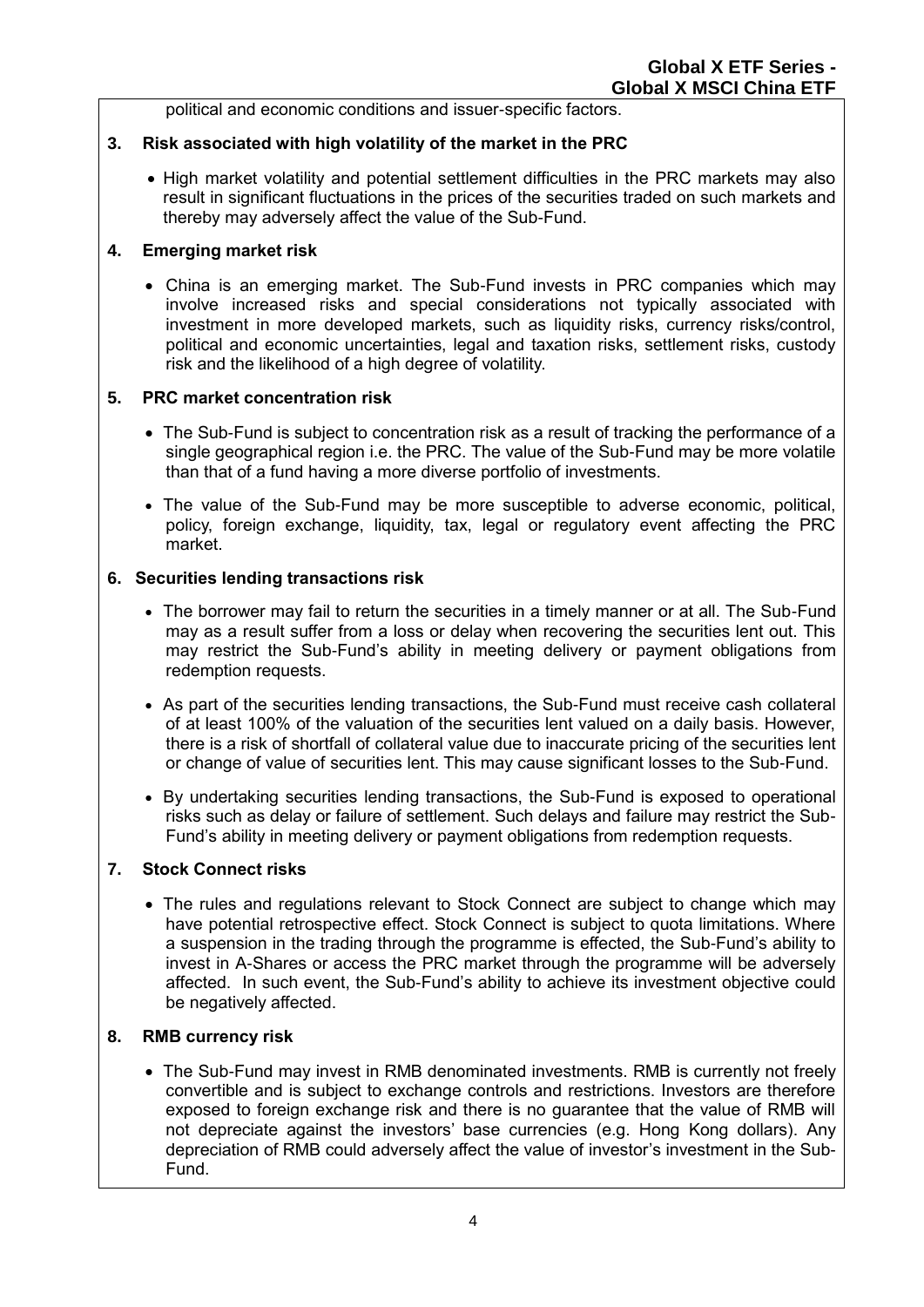- Although offshore RMB (CNH) and onshore RMB (CNY) are the same currency, they trade at different rates. Any divergence between CNH and CNY may adversely impact investors.
- Under exceptional circumstances, payment of redemptions and/or dividend payment in RMB may be delayed due to the exchange controls and restrictions applicable to RMB.

# **9. PRC tax risk**

- There are risks and uncertainties associated with the current PRC tax laws, regulations and practice in respect of capital gains realised via Stock Connect on the Sub-Fund's investments in the PRC (which may have retrospective effect). Any increased tax liabilities on the Sub-Fund may adversely affect the Sub-Fund's value.
- Based on professional and independent tax advice, the Sub-Fund does not currently make any withholding corporate income tax provision on the gross realised or unrealised capital gains derived from the trading of A-Shares.

# **10. Trading differences risk**

- As the Shenzhen Stock Exchange and Shanghai Stock Exchange may be open when Units in the Sub-Fund are not priced, the value of the securities in the Sub-Fund's portfolio may change on days when investors will not be able to purchase or sell Units of the Sub-Fund.
- Differences in trading hours between the Shenzhen Stock Exchange and Shanghai Stock Exchange established outside Hong Kong and the SEHK may also increase the level of premium or discount of the Unit price to its net asset value.

#### **11. Passive investment risk**

• The Sub-Fund is passively managed and the Manager will not have the discretion to adapt to market changes due to the inherent investment nature of the Sub-Fund. Falls in the Underlying Index are expected to result in corresponding falls in the value of the Sub-Fund.

# **12. Trading risk**

- Generally, retail investors can only buy or sell Units on the SEHK. The trading price of the Units on the SEHK is driven by market factors such as demand and supply of the Units. Therefore, the Units may trade at a substantial premium/discount to its net asset value.
- As investors will pay certain charges (e.g. trading fees and brokerage fees) to buy or sell Units on the SEHK, investors may pay more than the net asset value per Unit when buying Units on the SEHK, and may receive less than the net asset value per Unit when selling Units on the SEHK.

#### **13. Tracking error risk**

• The Sub-Fund may be subject to tracking error risk, which is the risk that its performance may not track that of the Underlying Index exactly. This tracking error may result from the investment strategy used, and fees and expenses. The Manager will monitor and seek to manage such risk in minimizing tracking error. There can be no assurance of exact or identical replication at any time of the performance of the Underlying Index.

# **14. Termination risks**

• The Sub-Fund may be terminated early under certain circumstances, for example, where MSCI terminates the Underlying Index or does not allow the net asset value of the Sub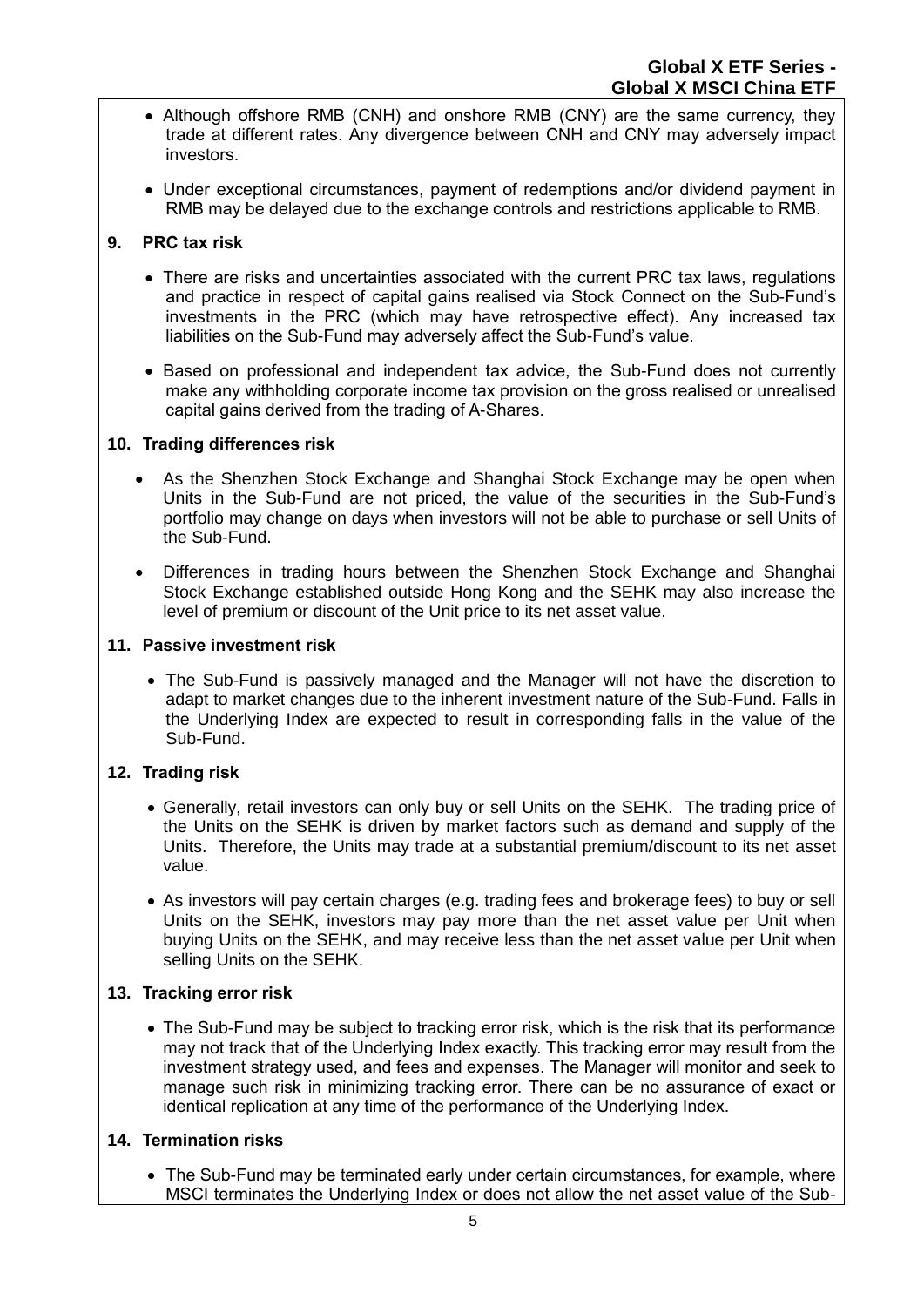Fund to use the Underlying Index and there is no successor index, or the fund size falls below HK\$50,000,000. Investors may not be able to recover their investments and suffer a loss when the Sub-Fund is terminated.

#### **15. Dividend distributions**

- Dividend distributions are not guaranteed, and therefore, investors may not receive any dividends from the Sub-Fund.
- **16. Risk associated with regulatory or exchanges requirements of the equity market in the PRC**
	- Securities exchanges in the PRC typically have the right to suspend or limit trading in any security traded on the relevant exchange. The government or the regulators may also implement policies that may affect the financial markets. All these may have a negative impact on the Sub-Fund.

#### **17. Reliance on market maker**

• Liquidity in the market for the Units may be adversely affected if there is no market maker for the Sub-Fund. Although the Manager will use its best endeavours to put in place arrangements so that at least one market maker will maintain a market for the Units and that at least one market maker gives not less than 3 months' notice prior to terminating market making arrangement under the relevant market maker agreement, liquidity in the market for the Units may be adversely affected if there is no or only one market maker for the Units. There is also no guarantee that any market making activity will be effective.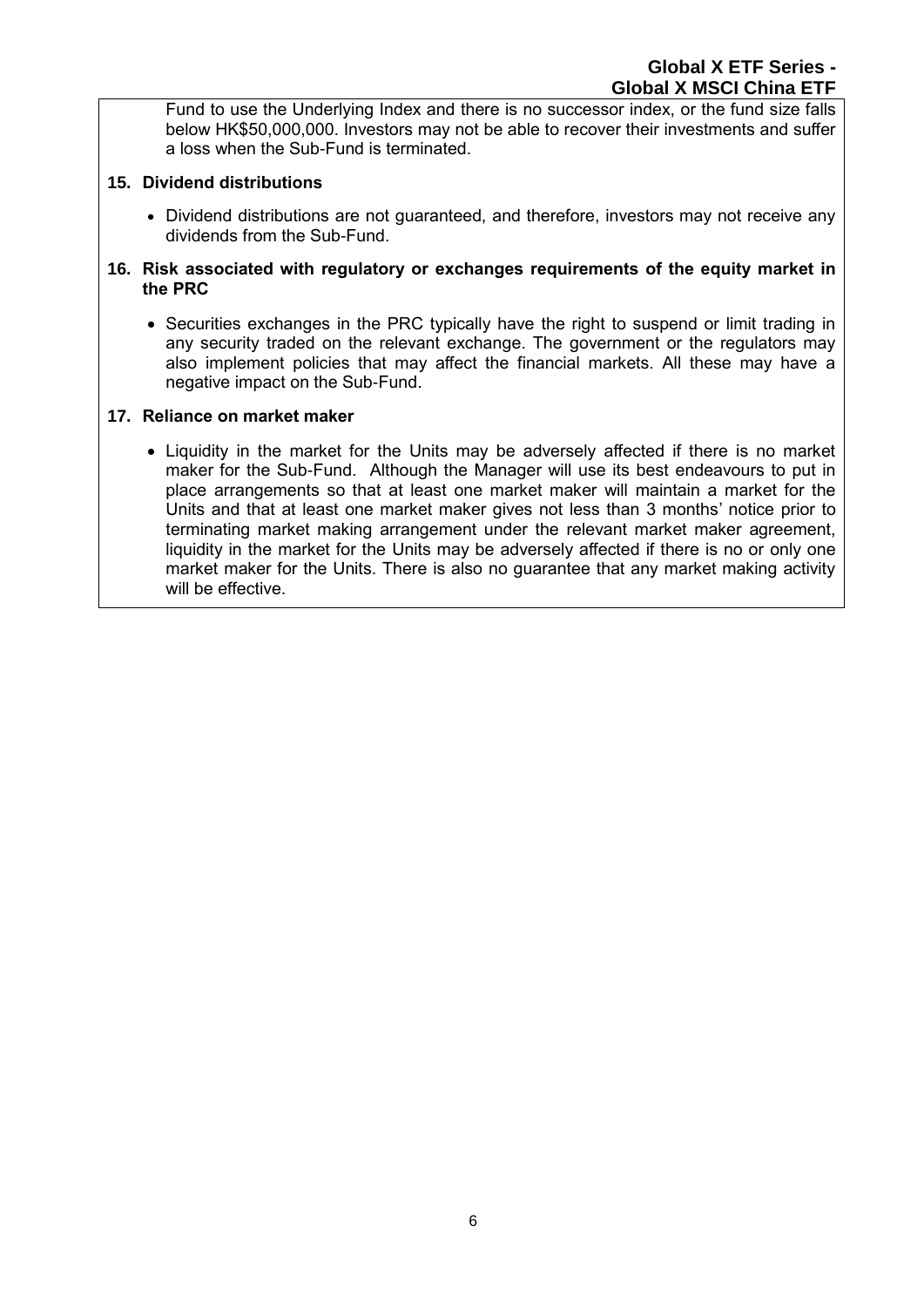# **Global X ETF Series - Global X MSCI China ETF**



- Past performance information is not indicative of future performance. Investors may not get back the full amount invested.
- The computation basis of the performance is based on the calendar year end, NAV-to-NAV.
- These figures show by how much the Sub-Fund increased or decreased in value during the calendar year shown. Performance data has been calculated in HKD including ongoing charges and excluding trading costs on SEHK you might have to pay.
- Where no past performance is shown there was insufficient data available in that year to provide performance.
- Sub-Fund launch date: 10 June 2013

#### **Is there any guarantee?**

The Sub-Fund does not have any guarantees. You may not get back the amount of money you invest.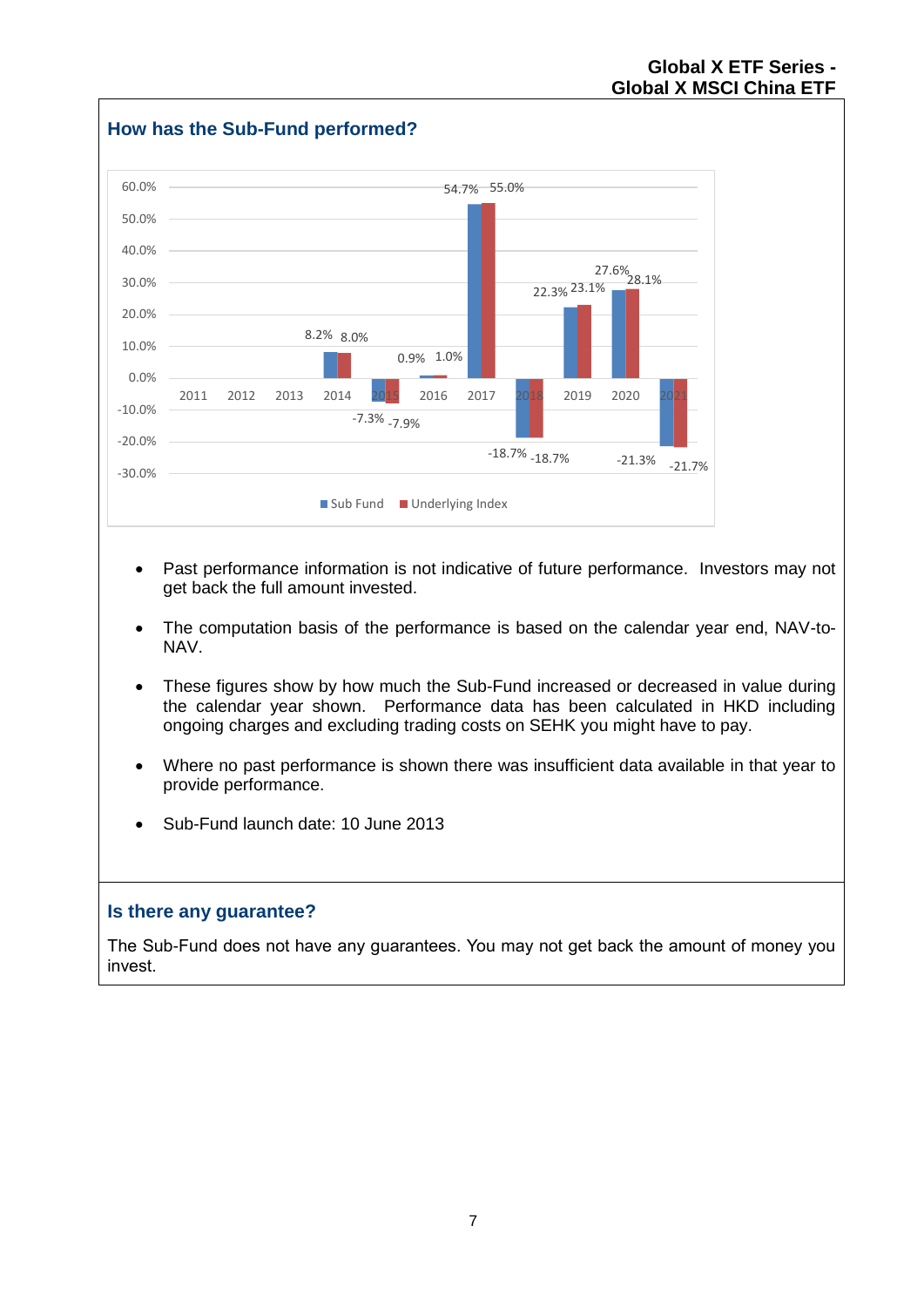# **What are the fees and charges?**

# **Charges incurred when trading the Sub-Fund on SEHK**

| Fee                                        | What you pay                                 |
|--------------------------------------------|----------------------------------------------|
| <b>Brokerage fee</b>                       | Market rates                                 |
| <b>Transaction levy</b>                    | $0.0027\%$ <sup>1</sup> of the trading price |
| <b>Financial Reporting Council ("FRC")</b> | $0.00015\%^2$ of the trading price           |
| transaction levy                           |                                              |
| <b>Trading fee</b>                         | $0.005\%$ <sup>3</sup> of the trading price  |
| <b>Stamp duty</b>                          | Nil                                          |

<sup>1</sup> A Transaction Levy of 0.0027% of the price of the Units, payable by each of the buyer and the seller.

<sup>2</sup> A FRC transaction levy of 0.00015% of the price of the Units, payable by each of the buyer and the seller.

<sup>3</sup> A Trading Fee of 0.005% of the price of the Units, payable by each of the buyer and the seller.

#### **Ongoing fees payable by the Sub-Fund**

The following expenses will be paid out of the Sub-Fund. They affect you because they reduce the net asset value which may affect the trading price.

|                           | Annual rate (as a % of the Sub-Fund's net<br>asset value) |
|---------------------------|-----------------------------------------------------------|
| <b>Management fee*</b>    | 0.18%                                                     |
| <b>Trustee fee</b>        | Included in the management fee                            |
| <b>Performance fee</b>    | Not applicable                                            |
| <b>Administration fee</b> | Not applicable                                            |

\* The management fee is a single flat fee, payable out of the assets of the Sub-Fund, to cover all of the costs, fees and expenses associated with the Sub-Fund, including the fees payable to the Manager for portfolio management services, Manager's servicing fee (if any), Trustee's fee, Registrar's fee, Service Agent's fees and operational fees of the Sub-Fund. Any costs, fees and expenses associated with the Sub-Fund exceeding the management fee shall be borne by the Manager and shall not be charged to the Sub-Fund. For the avoidance of doubt, the management fee does not include (to the extent not included in the operational fees as set out in the Prospectus) any costs, fees and expenses payable by investors on the creation and realisation of units, such as the fees to participating dealers, brokerage fees, transaction levy, trading fee and stamp duty, or any extraordinary or exceptional costs and expenses (such as litigation expenses) as may arise from time to time and any tax liabilities in respect of the Sub-Fund which will be paid separately out of the assets of the Sub-Fund. In addition, the management fee does not represent the estimated tracking error of the Sub-Fund.

Please note that the management fee may be increased up to a permitted maximum amount by providing 1 month's prior notice to unitholders. Please refer to the "Fees and Charges" section of the Prospectus for details.

#### **Other Fees**

You may have to pay other fees when dealing in the units of the Sub-Fund.